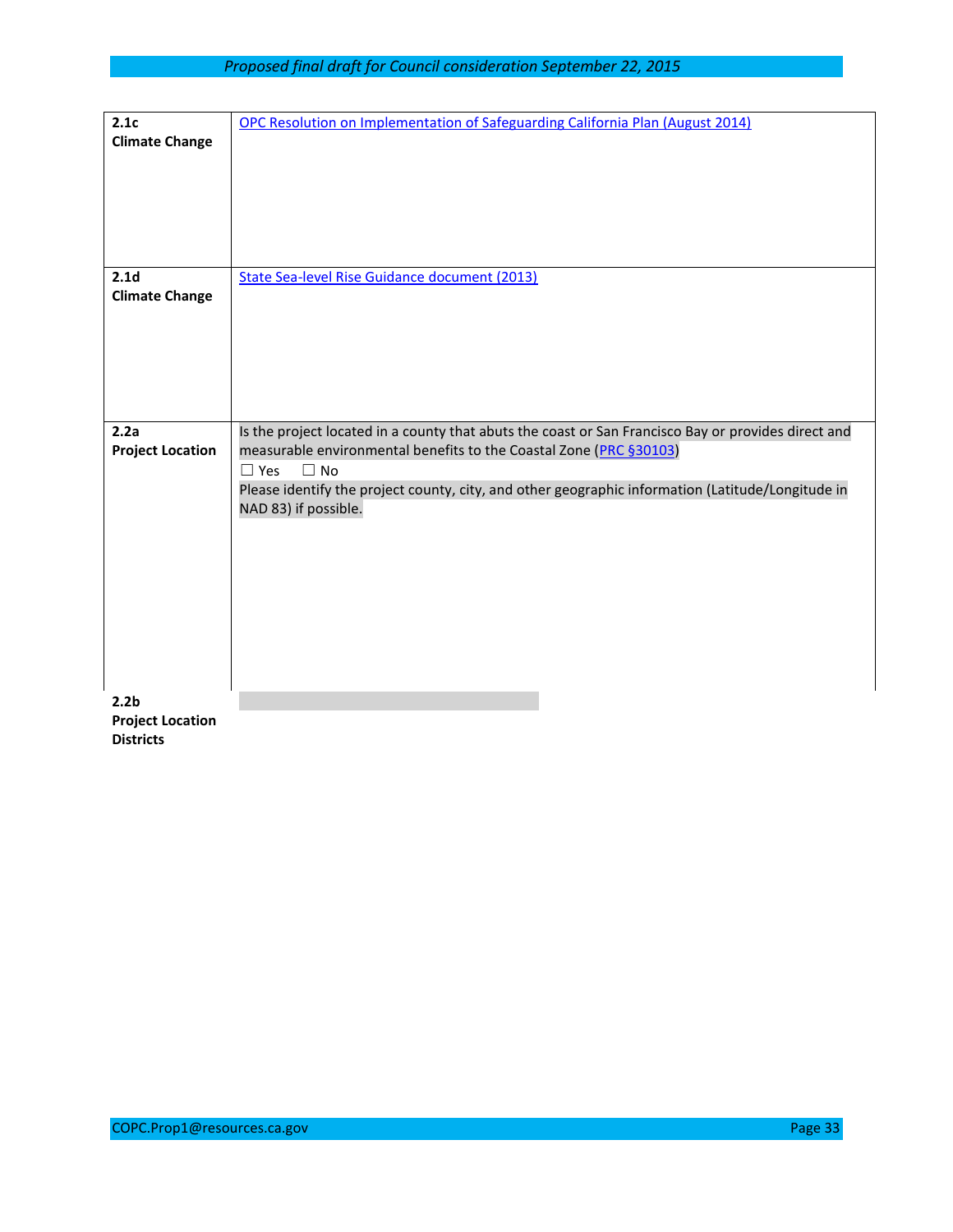| 2.3<br><b>Disadvantaged</b><br>Community                                                | Check box if project will occur in a Disadvantaged Community as defined in CWC § 79505.5(a). (see<br>DWR's map)<br>$\square$ No<br>$\Box$ Yes<br>Check box if project will benefit a Disadvantaged Community<br>$\Box$ Yes<br>$\Box$ No<br>If yes, describe benefit(s):                                                                                                                                                                                     |
|-----------------------------------------------------------------------------------------|-------------------------------------------------------------------------------------------------------------------------------------------------------------------------------------------------------------------------------------------------------------------------------------------------------------------------------------------------------------------------------------------------------------------------------------------------------------|
|                                                                                         |                                                                                                                                                                                                                                                                                                                                                                                                                                                             |
| 2.4<br><b>Multiple</b><br><b>Benefits</b>                                               | Please select and articulate the benefits your project will provide.<br>$\Box$ Reduction of GHG emissions or improved carbon sequestration<br>$\Box$ Improved resiliency and adaptation to climate change<br>$\Box$ Reduced pollution into waters of the state<br>$\Box$ More resilient fisheries<br>$\Box$ Healthier marine or estuarine ecosystems<br>$\Box$ Watershed and coastal habitat restoration<br>$\Box$ Water quality improvement and protection |
| 2.5 Implement<br><b>Actions of the</b><br><b>California Water</b><br><b>Action Plan</b> | Check whether the project implements actions in the CWAP, and if yes, identify those actions:<br>$\Box$ Yes. If yes, identify actions:<br>$\Box$ No                                                                                                                                                                                                                                                                                                         |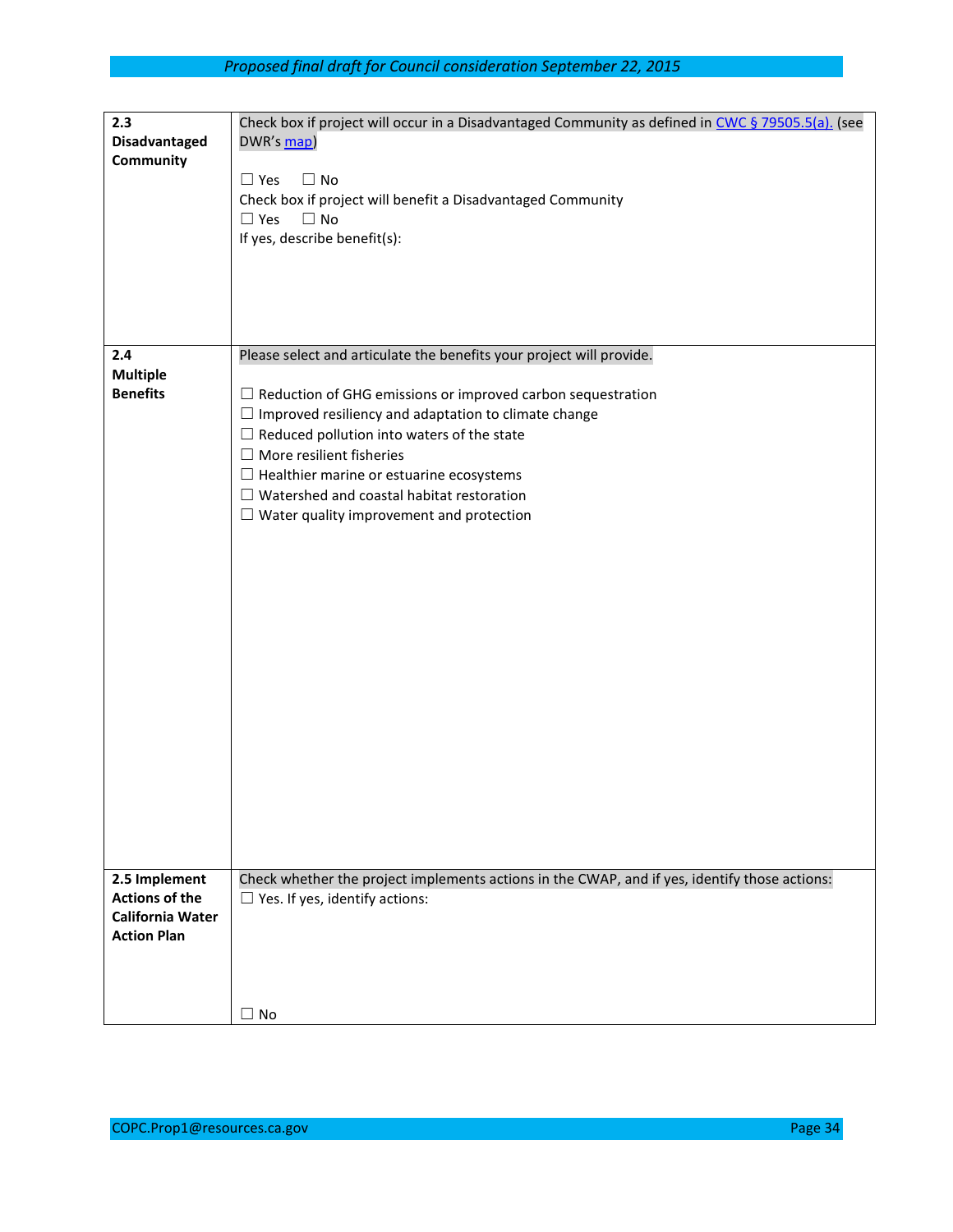| 2.6                      | Check whether the project removes or reduces stressors form the ocean and near coastal                                     |
|--------------------------|----------------------------------------------------------------------------------------------------------------------------|
| Ocean and                | environment:                                                                                                               |
| <b>Coastal Stressors</b> | $\Box$ Yes. If yes, identify stressors:                                                                                    |
|                          |                                                                                                                            |
|                          |                                                                                                                            |
|                          |                                                                                                                            |
|                          |                                                                                                                            |
|                          |                                                                                                                            |
|                          |                                                                                                                            |
|                          | $\Box$ No                                                                                                                  |
| 2.7                      | Check whether the project utilizes green infrastructure, natural systems, or systems that mimic                            |
| Green                    | natural systems.                                                                                                           |
| Infrastructure           | $\Box$ Yes. If yes, identify the infrastructure or system(s):                                                              |
|                          |                                                                                                                            |
|                          |                                                                                                                            |
|                          |                                                                                                                            |
|                          |                                                                                                                            |
|                          | $\Box$ No                                                                                                                  |
| 2.8 Technologies         | Check whether the project employs new, innovative or proven technologies or practices.                                     |
|                          | $\Box$ Yes. If yes, identify technologies or practices:                                                                    |
|                          |                                                                                                                            |
|                          |                                                                                                                            |
|                          |                                                                                                                            |
|                          |                                                                                                                            |
|                          | $\Box$ No                                                                                                                  |
| 2.9                      | Will the project deliver sustainable outcomes in the long-term?                                                            |
| <b>Sustainable</b>       | $\Box$ Yes. If yes, identify the outcomes and provide a timeline for the outcomes.                                         |
| <b>Outcomes</b>          |                                                                                                                            |
|                          |                                                                                                                            |
|                          |                                                                                                                            |
|                          |                                                                                                                            |
|                          |                                                                                                                            |
|                          |                                                                                                                            |
|                          |                                                                                                                            |
|                          |                                                                                                                            |
|                          | $\Box$ No                                                                                                                  |
| 2.10<br>Project          | Is the project ready to implement and the grantee will start and finish the project in a timely<br>manner? Please explain. |
| <b>Readiness</b>         |                                                                                                                            |
|                          |                                                                                                                            |
|                          |                                                                                                                            |
|                          |                                                                                                                            |
|                          |                                                                                                                            |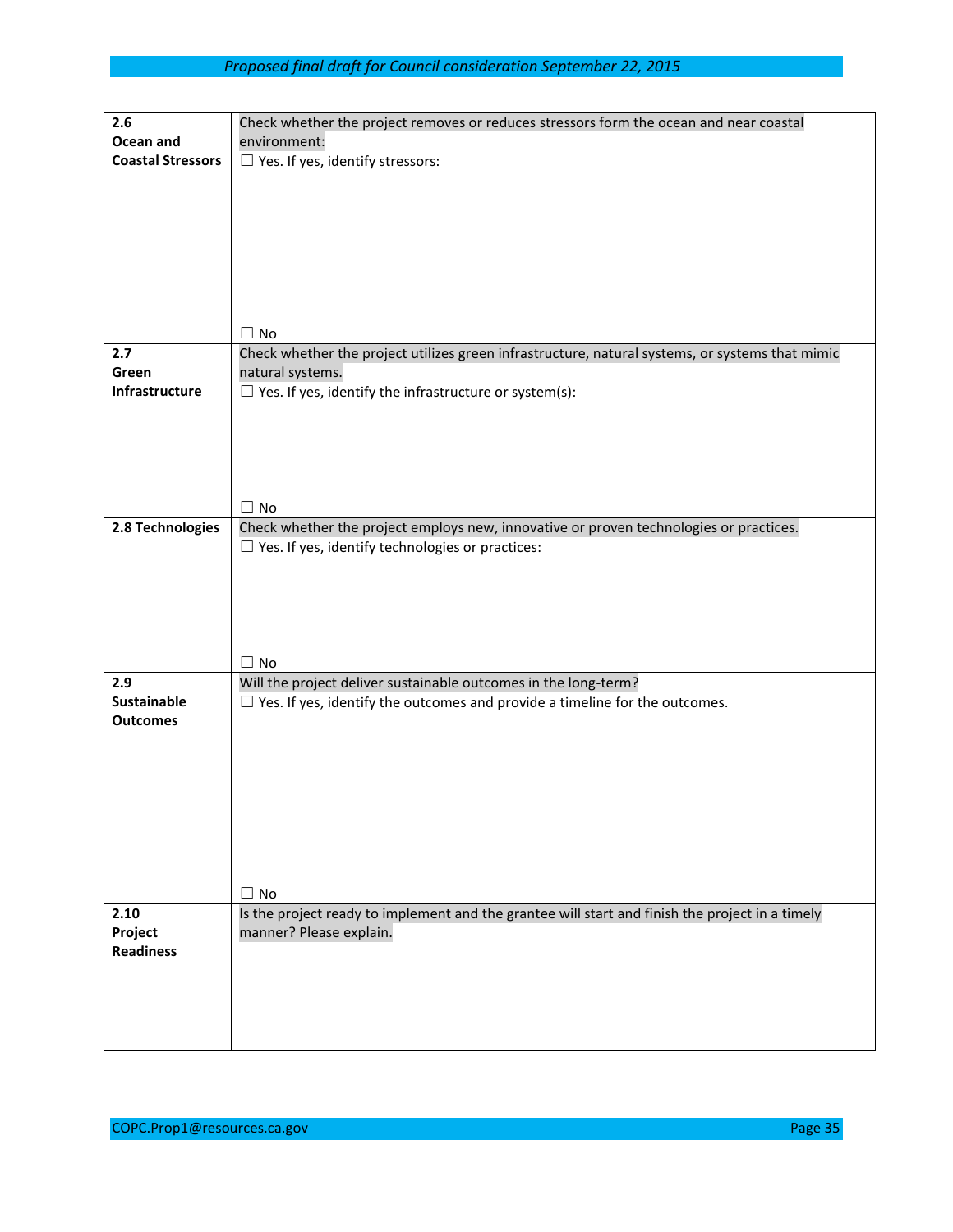| 2.11                                     | Will the project provide mapping and/or data that can enhance current understanding? Can the              |
|------------------------------------------|-----------------------------------------------------------------------------------------------------------|
| Data and                                 | maps and/or data be used on other projects in the area or other coastal regions?                          |
| <b>Mapping</b>                           |                                                                                                           |
|                                          |                                                                                                           |
|                                          |                                                                                                           |
|                                          |                                                                                                           |
|                                          |                                                                                                           |
|                                          |                                                                                                           |
| 2.12                                     | Will the project demonstrate solutions that can be implemented regionally and/or statewide?               |
| Greater                                  | $\Box$ Yes. If yes, please provide possible locations where this project will inform potential solutions. |
| <b>Application</b>                       |                                                                                                           |
|                                          |                                                                                                           |
|                                          |                                                                                                           |
|                                          |                                                                                                           |
|                                          |                                                                                                           |
|                                          |                                                                                                           |
|                                          | $\Box$ No                                                                                                 |
| 2.13                                     | Check whether a proposal has been submitted (or will be submitted) to another Proposition 1               |
| Other Prop 1                             | grant program for this project (i.e., that would fund the same project components applied for in          |
| <b>Funding</b>                           | this application.) The OPC intends to coordinate with other agencies funding projects under               |
| <b>Opportunities</b>                     | Proposition 1.<br>$\Box$ Yes. If yes, identify agencies and status of proposal:                           |
|                                          |                                                                                                           |
|                                          |                                                                                                           |
|                                          |                                                                                                           |
|                                          |                                                                                                           |
|                                          |                                                                                                           |
|                                          |                                                                                                           |
|                                          | $\Box$ No                                                                                                 |
| 2.14                                     | Check whether the project will benefit a Marine Managed Area (PRC § 36700-36900).                         |
| <b>Marine</b>                            | $\Box$ Yes. If yes, identify which Marine Managed Area(s) and how the project will benefit an             |
| <b>Managed Areas</b>                     | individual area or network:                                                                               |
|                                          |                                                                                                           |
|                                          |                                                                                                           |
|                                          |                                                                                                           |
|                                          |                                                                                                           |
|                                          |                                                                                                           |
|                                          | $\Box$ No                                                                                                 |
| 2.15                                     | Check whether the project will advance the resiliency of marine, estuarine, and diadromous fish           |
| <b>Climate Ready</b><br><b>Fisheries</b> | populations and the human communities that depend upon them in the face of a changing climate.            |
|                                          | $\Box$ Yes. If yes, identify the impact on fish populations and/or fisheries:                             |
|                                          |                                                                                                           |
|                                          |                                                                                                           |
|                                          |                                                                                                           |
|                                          |                                                                                                           |
|                                          |                                                                                                           |
|                                          |                                                                                                           |
|                                          |                                                                                                           |
|                                          |                                                                                                           |
|                                          |                                                                                                           |
|                                          | $\Box$ No                                                                                                 |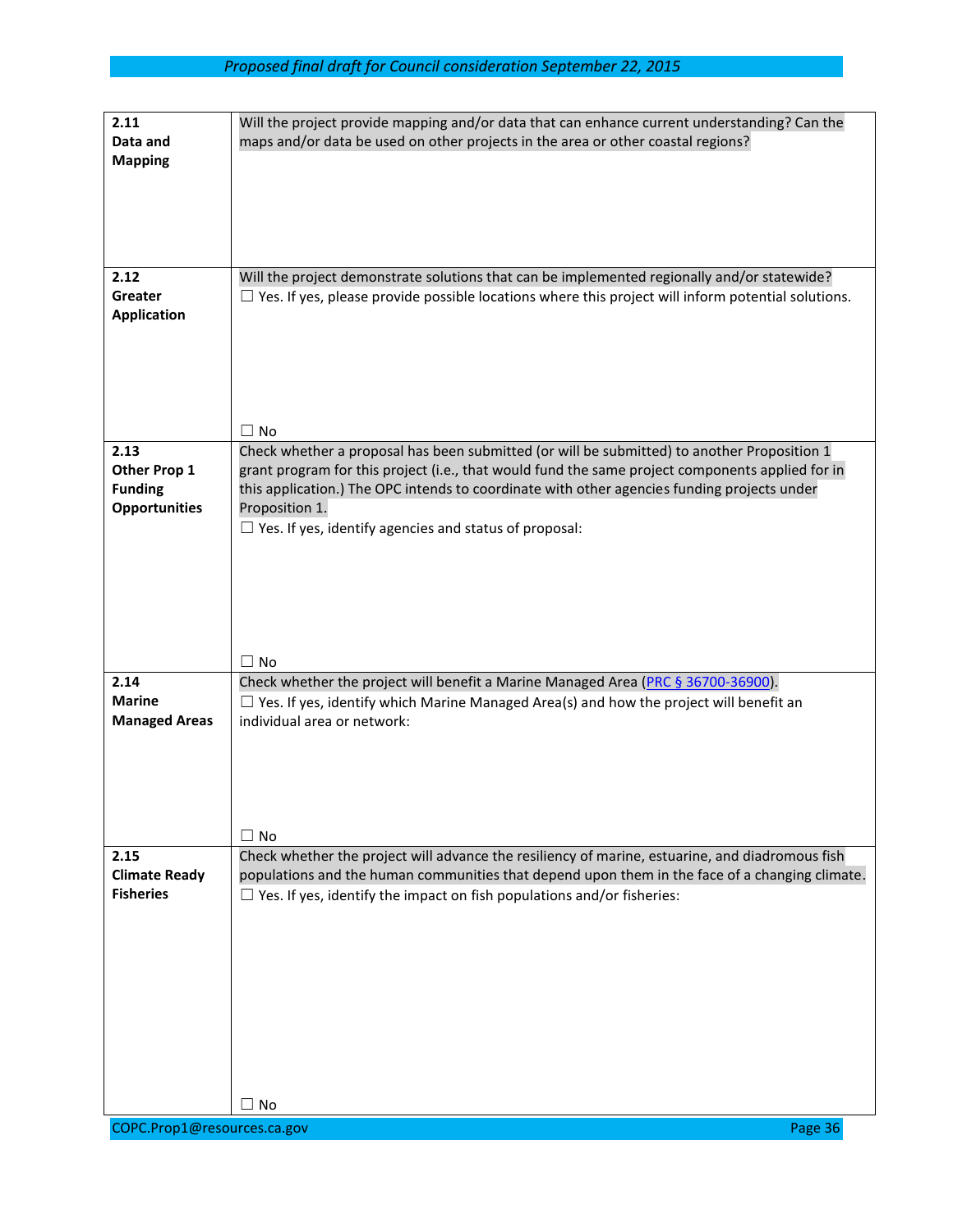## **Section 3. Project Budget and Schedule**

| 3.1                     | Project Start Date:                                                                              |
|-------------------------|--------------------------------------------------------------------------------------------------|
| <b>Project Timeline</b> |                                                                                                  |
|                         | Project End Date:                                                                                |
|                         |                                                                                                  |
| 3.2                     | Provide the project amount requested from OPC.                                                   |
| Project                 |                                                                                                  |
| Requested               |                                                                                                  |
| <b>Amount</b>           |                                                                                                  |
| 3.3                     | Provide the total cost of the project.                                                           |
| <b>Total Project</b>    |                                                                                                  |
| Cost                    |                                                                                                  |
|                         |                                                                                                  |
|                         |                                                                                                  |
| 3.4                     | Please describe other sources of funding and their funding allotments dedicated for this project |
| Sources of              | including in-kind work.                                                                          |
| <b>Funding</b>          |                                                                                                  |
|                         |                                                                                                  |
|                         |                                                                                                  |
|                         |                                                                                                  |
|                         |                                                                                                  |
|                         |                                                                                                  |
|                         |                                                                                                  |
|                         |                                                                                                  |
|                         |                                                                                                  |
|                         |                                                                                                  |
|                         |                                                                                                  |

#### **Section 4. CEQA Information**

Projects that receive funding shall comply with all applicable laws and regulations including the California Environmental Quality Act (CEQA).

| 4.1<br><b>CEQA Compliance</b> | If the project meets the definition of a "project" in PRC §21065 identify the Lead Agency and<br>contact person and justification for why the lead agency was selected.<br>Name:<br>Address: ______<br>Phone Number and Email: _____________<br>Justification: |
|-------------------------------|----------------------------------------------------------------------------------------------------------------------------------------------------------------------------------------------------------------------------------------------------------------|
| 4.2<br><b>CEQA</b>            | Check types of CEQA documentation to be prepared:<br>$\Box$ Initial Study                                                                                                                                                                                      |
| <b>Documentation</b>          | $\Box$ Notice of Exemption                                                                                                                                                                                                                                     |
|                               | $\Box$ Negative Declaration/Mitigated Negative Declaration                                                                                                                                                                                                     |
|                               | $\Box$ Environmental Impact Report                                                                                                                                                                                                                             |
|                               | $\Box$ Not Applicable                                                                                                                                                                                                                                          |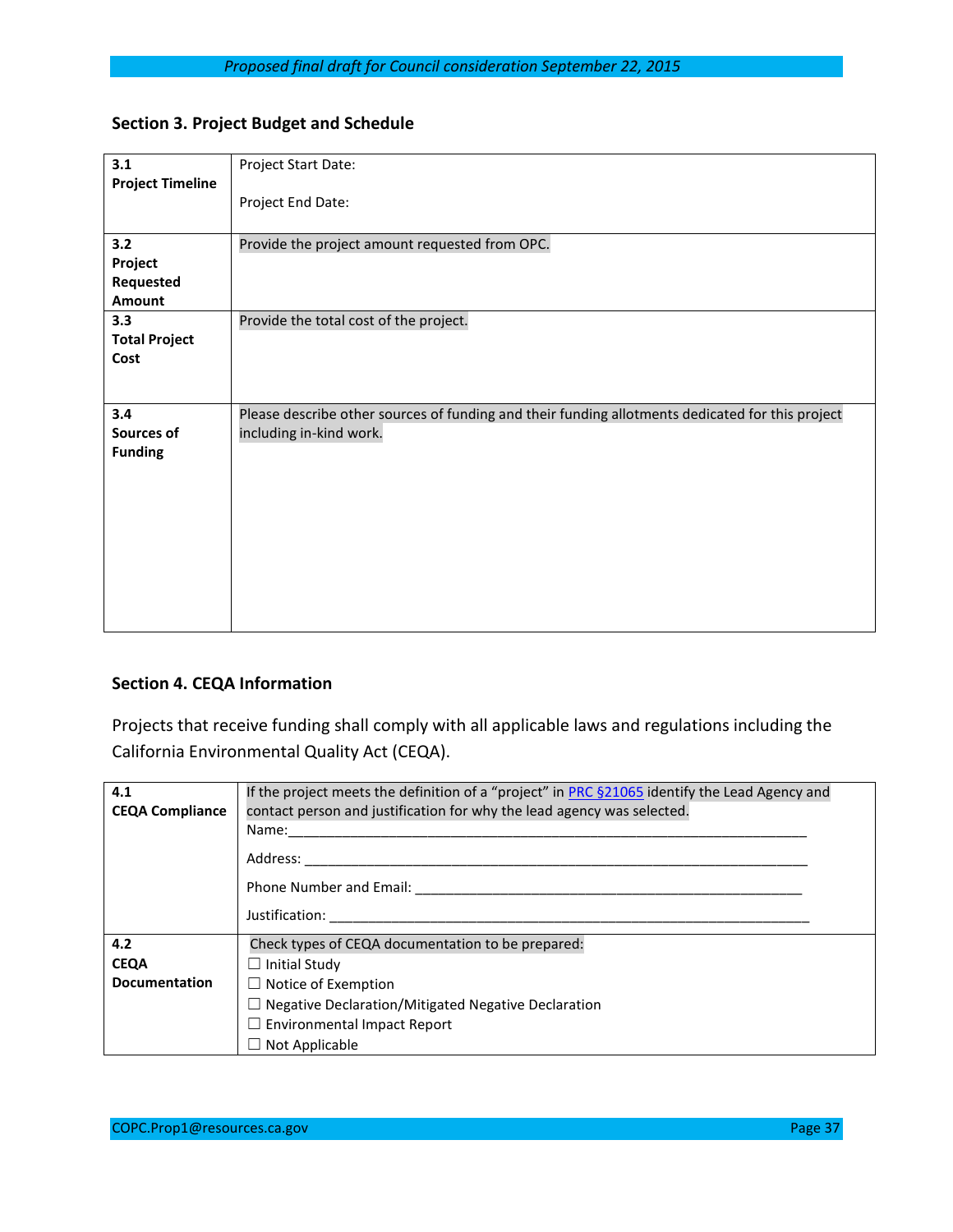| 4.3<br><b>CEQA Status</b> | Briefly describe the status of the CEQA documents, expected date of completion, and Initial Study<br>if applicable. Provide a cost estimate if requesting OPC funds relating to CEQA compliance. Note:<br>only work done during the term of the project may be eligible for reimbursement. |
|---------------------------|--------------------------------------------------------------------------------------------------------------------------------------------------------------------------------------------------------------------------------------------------------------------------------------------|
| 4.4                       | If the CEQA document has been completed, provide the name of the document and the State                                                                                                                                                                                                    |
| <b>CEQA Document</b>      | Clearinghouse number if available. Submit a copy of the documentation:                                                                                                                                                                                                                     |
| <b>Name</b>               | Document Name:                                                                                                                                                                                                                                                                             |
|                           |                                                                                                                                                                                                                                                                                            |
|                           | State Clearinghouse Number:                                                                                                                                                                                                                                                                |
|                           | $\Box$ Not Applicable                                                                                                                                                                                                                                                                      |
|                           |                                                                                                                                                                                                                                                                                            |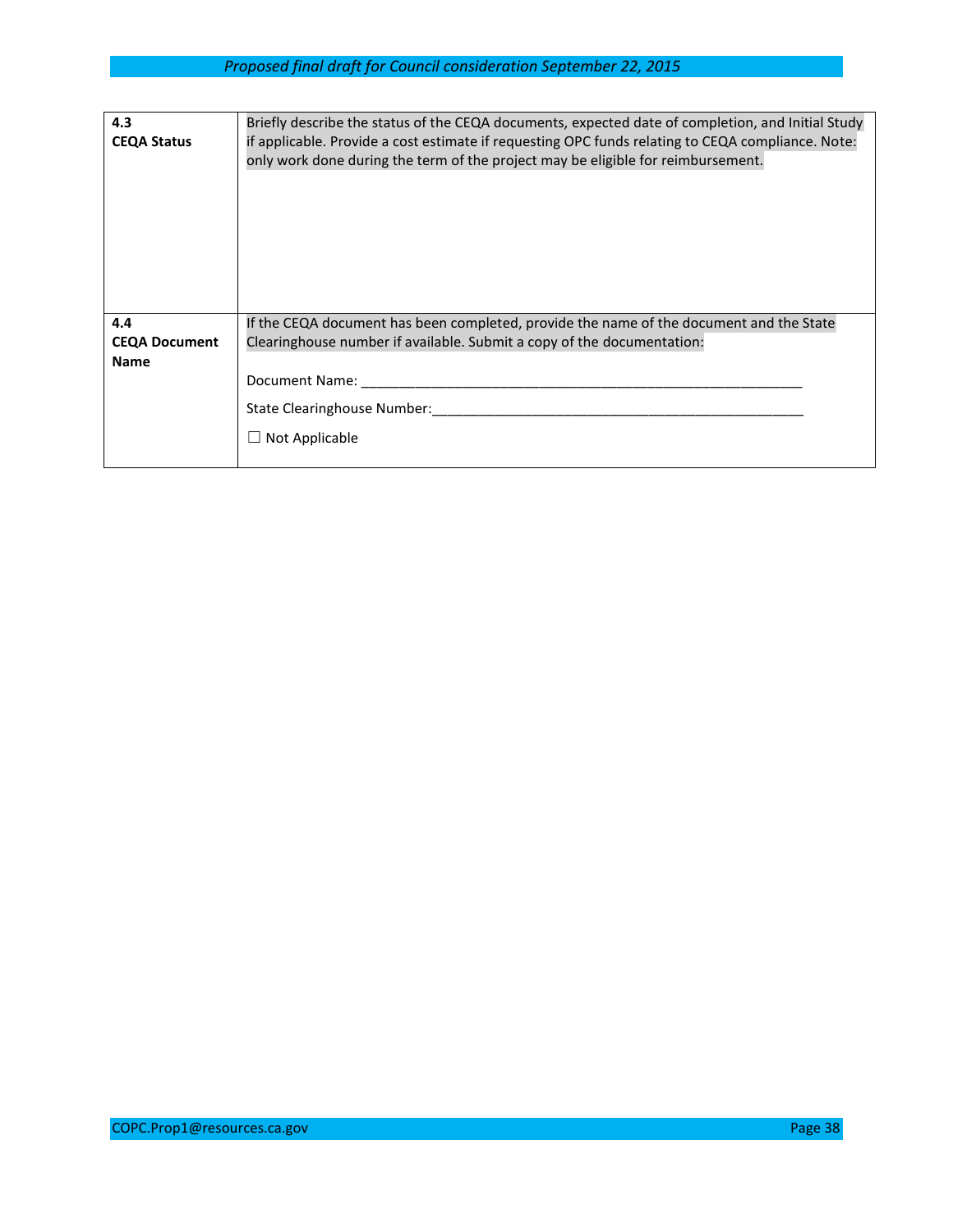# **Section 5. Project Description**

| $\overline{5.1}$ | Please provide a brief description of the project. Please include background, overview, |
|------------------|-----------------------------------------------------------------------------------------|
| Project          | implementation, management, and outcomes.                                               |
| <b>Summary</b>   |                                                                                         |
|                  |                                                                                         |
|                  |                                                                                         |
|                  |                                                                                         |
|                  |                                                                                         |
|                  |                                                                                         |
|                  |                                                                                         |
|                  |                                                                                         |
|                  |                                                                                         |
|                  |                                                                                         |
|                  |                                                                                         |
|                  |                                                                                         |
|                  |                                                                                         |
|                  |                                                                                         |
|                  |                                                                                         |
|                  |                                                                                         |
|                  |                                                                                         |
|                  |                                                                                         |
|                  |                                                                                         |
|                  |                                                                                         |
|                  |                                                                                         |
|                  |                                                                                         |
|                  |                                                                                         |
|                  |                                                                                         |
|                  |                                                                                         |
|                  |                                                                                         |
|                  |                                                                                         |
|                  |                                                                                         |
|                  |                                                                                         |
|                  |                                                                                         |
|                  |                                                                                         |
|                  |                                                                                         |
|                  |                                                                                         |
|                  |                                                                                         |
|                  |                                                                                         |
|                  |                                                                                         |
|                  |                                                                                         |
|                  |                                                                                         |
|                  |                                                                                         |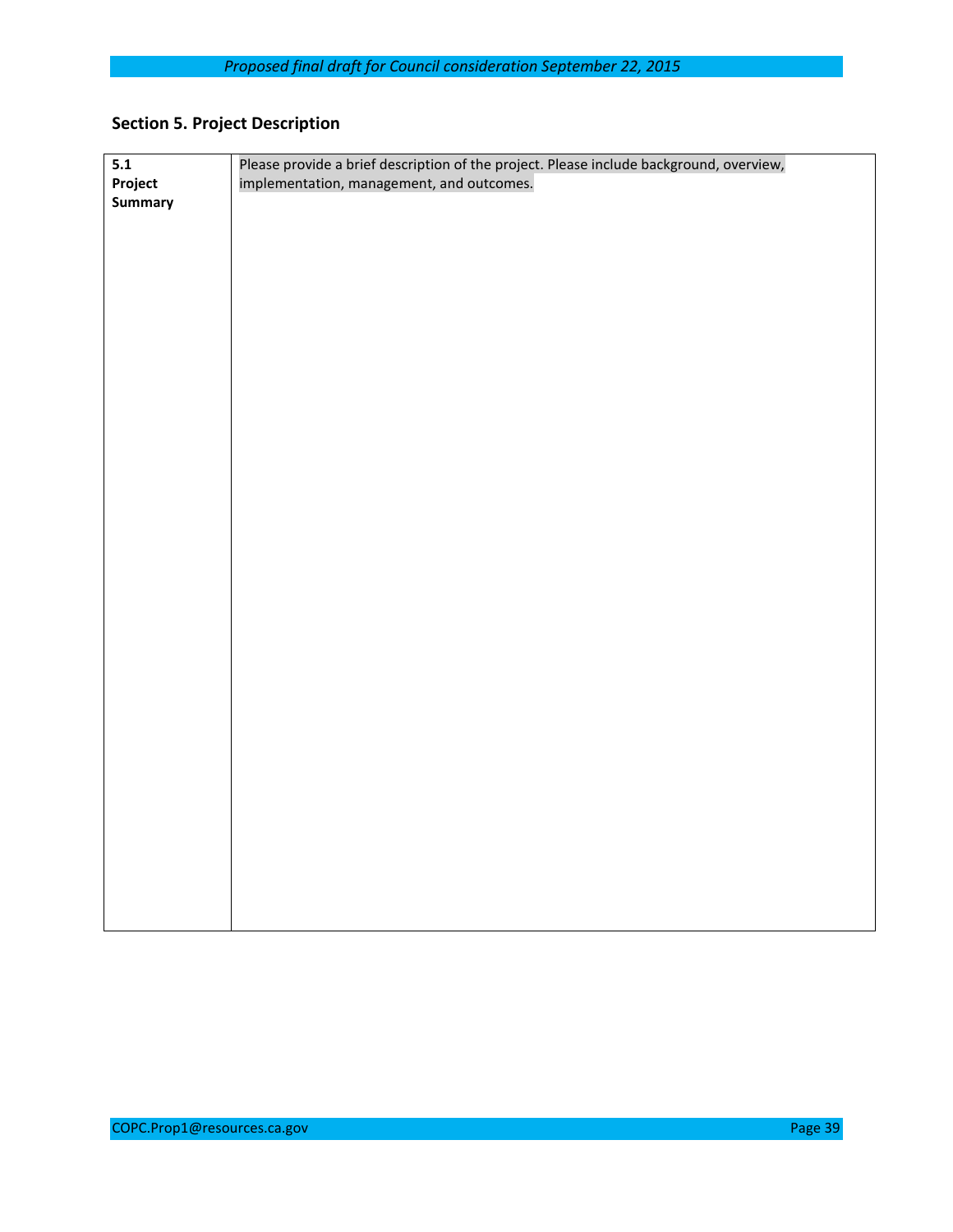## **Appendix F: State Auditing Requirements**

The list below details the documents or records that State Auditors may need to review in the event of a grant agreement being audited. Grant recipients should ensure that such records are maintained for each State funded project. For additional details including specific audit tasks performed during a bond audit, see the California Department of Finance Bond Accountability and Audits Guide and the Bond Audit Bulletins [\(www.dof.ca.gov/osae/prior\\_bond\\_audits/\)](http://www.dof.ca.gov/osae/prior_bond_audits/).

State Audit Document Requirements Internal Controls:

1. Organization chart (e.g. Grant recipient's overall organization chart and organization chart for the State funded project).

2. Written internal procedures and flowcharts for the following:

- a. Receipts and deposits
- b. Disbursements

c. State reimbursement requests

d. State funding expenditure tracking e. Guidelines, policies, and procedures on State funded project

3. Audit reports of the Grant recipient's internal control structure and financial statements within the last two years.

4. Prior audit reports on State funded projects.

State Funding:

1. Original grant agreement, any amendment(s) and budget modification documents.

2. A list of all bond-funded grants, loans or subventions received from the State.

3. A list of all other funding sources for each project.

Agreements:

1. All subcontractor and consultant contracts and related documents, if applicable.

2. Agreements between the grant recipient, member agencies, and project partners as related to the State funded project.

Invoices:

1. Invoices from vendors and subcontractors for expenditures submitted to the State for payments under the grant agreement.

2. Documentation linking subcontractor invoices to State reimbursement requests and related grant agreement budget line items.

3. Reimbursement requests submitted to the State for the grant agreement.

Cash Documents:

1. Receipts (copies of warrants) showing payments received from the State.

2. Deposit slips or bank statements showing deposit of the payments received from the State.

3. Cancelled checks or disbursement documents showing payments made to vendors, subcontractors, consultants, or agents under the grant agreement.

Accounting Records:

1. Ledgers showing receipts and cash disbursement entries for State funding.

COPC.Prop1@resources.ca.gov Page 40 and Control of Page 40 and Page 40 and Page 40 and Page 40 and Page 40 and Page 40